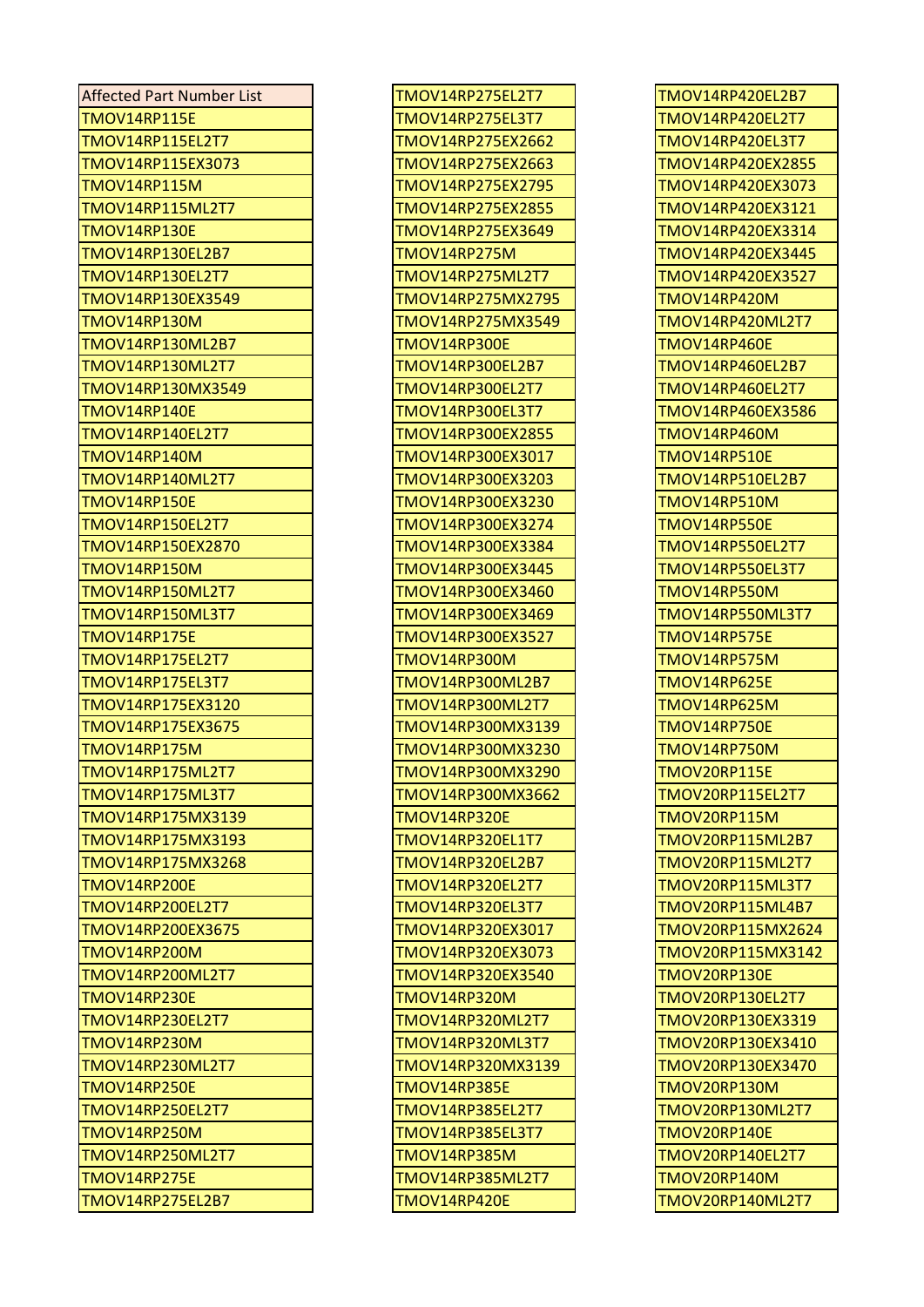| TMOV20RP150E             | TMOV20RP275EX3486       | TMOV20RP385EX3618       |
|--------------------------|-------------------------|-------------------------|
| TMOV20RP150EL2T7         | TMOV20RP275EX3545       | TMOV20RP385EX3626       |
| TMOV20RP150EL3T7         | TMOV20RP275EX3576       | TMOV20RP385M            |
| <b>TMOV20RP150EX2855</b> | TMOV20RP275EX3658       | TMOV20RP385ML2B7        |
| <b>TMOV20RP150EX2988</b> | <b>TMOV20RP275M</b>     | TMOV20RP385ML2T7        |
| TMOV20RP150EX3095        | TMOV20RP275ML2T7        | TMOV20RP385ML4B7        |
| TMOV20RP150EX3337        | TMOV20RP275ML4B7        | TMOV20RP385MX2594       |
| TMOV20RP150M             | TMOV20RP275MX2591       | TMOV20RP385MX2807       |
| TMOV20RP150ML2T7         | TMOV20RP300E            | TMOV20RP385MX3158       |
| TMOV20RP150MX2988        | <b>TMOV20RP300EL2B7</b> | TMOV20RP385MX3292       |
| TMOV20RP175E             | TMOV20RP300EL2T7        | TMOV20RP420E            |
| TMOV20RP175EL2T7         | <b>TMOV20RP300EL3T7</b> | <b>TMOV20RP420EL2T7</b> |
| TMOV20RP175EX3410        | TMOV20RP300EX2855       | TMOV20RP420EX3095       |
| <b>TMOV20RP175EX3700</b> | TMOV20RP300EX2901       | TMOV20RP420EX3115       |
| TMOV20RP175M             | TMOV20RP300EX3138       | TMOV20RP420EX3410       |
| TMOV20RP175ML2B7         | TMOV20RP300EX3191       | TMOV20RP420EX3626       |
| TMOV20RP175ML2T7         | TMOV20RP300EX3209       | TMOV20RP420M            |
| TMOV20RP175ML4B7         | TMOV20RP300EX3274       | TMOV20RP420ML2T7        |
| TMOV20RP175MX2807        | TMOV20RP300EX3384       | TMOV20RP420ML3T7        |
| TMOV20RP175MX3113        | TMOV20RP300EX3425       | TMOV20RP420MX2759       |
| TMOV20RP200E             | TMOV20RP300EX3658       | TMOV20RP420MX3098       |
| TMOV20RP200EL2T7         | TMOV20RP300M            | TMOV20RP420MX3141       |
| TMOV20RP200M             | <b>TMOV20RP300ML2T7</b> | TMOV20RP420MX3243       |
| TMOV20RP200ML2T7         | TMOV20RP300MX3114       | TMOV20RP420MX3314       |
| <b>TMOV20RP200MX3137</b> | TMOV20RP300MX3292       | TMOV20RP460E            |
| TMOV20RP230E             | TMOV20RP300MX3398       | <b>TMOV20RP460EL2B7</b> |
| TMOV20RP230EL2B7         | TMOV20RP320E            | <b>TMOV20RP460EL2T7</b> |
| TMOV20RP230EL2T7         | <b>TMOV20RP320EL2B7</b> | <b>TMOV20RP460EL3T7</b> |
| TMOV20RP230EL4B7         | <b>TMOV20RP320EL2T7</b> | TMOV20RP460EX3301       |
| TMOV20RP230EX2807        | <b>TMOV20RP320EL3T7</b> | TMOV20RP460EX3442       |
| TMOV20RP230EX3470        | TMOV20RP320EX2855       | TMOV20RP460EX3467       |
| TMOV20RP230M             | TMOV20RP320EX3095       | TMOV20RP460EX3680       |
| TMOV20RP230ML2T7         | TMOV20RP320EX3102       | TMOV20RP460M            |
| TMOV20RP230ML4B7         | TMOV20RP320EX3166       | <b>TMOV20RP460ML2B7</b> |
| TMOV20RP230MX2601        | TMOV20RP320EX3410       | TMOV20RP460ML2T7        |
| TMOV20RP250E             | TMOV20RP320EX3449       | TMOV20RP460ML3T7        |
| TMOV20RP250EL2T7         | TMOV20RP320M            | TMOV20RP460MX2759       |
| TMOV20RP250EX3319        | TMOV20RP320ML2B7        | TMOV20RP460MX3352       |
| TMOV20RP250M             | TMOV20RP320ML2T7        | TMOV20RP460MX3477       |
| TMOV20RP250ML2T7         | <b>TMOV20RP320ML3T7</b> | TMOV20RP460MX3555       |
| <b>TMOV20RP250MX3642</b> | <b>TMOV20RP320ML4B7</b> | TMOV20RP510E            |
| TMOV20RP275E             | TMOV20RP320MX2789       | TMOV20RP510EL2T7        |
| TMOV20RP275EL2T7         | TMOV20RP320MX2807       | <b>TMOV20RP510EL3T7</b> |
| TMOV20RP275EL3T7         | TMOV20RP320MX2855       | TMOV20RP510EX2855       |
| <b>TMOV20RP275EX2855</b> | TMOV20RP320MX3682       | TMOV20RP510EX3073       |
| TMOV20RP275EX3095        | TMOV20RP385E            | TMOV20RP510EX3301       |
| TMOV20RP275EX3097        | <b>TMOV20RP385EL2B7</b> | TMOV20RP510EX3442       |
| TMOV20RP275EX3128        | TMOV20RP385EL2T7        | TMOV20RP510EX3492       |
| TMOV20RP275EX3402        | <b>TMOV20RP385EL3T7</b> | TMOV20RP510EX3658       |
| TMOV20RP275EX3410        | TMOV20RP385EX2593       | TMOV20RP510EX3673       |

| TMOV20RP275EX3486                            |
|----------------------------------------------|
| TMOV20RP275EX3545                            |
| TMOV20RP275EX3576                            |
| TMOV20RP275EX3658                            |
| TMOV20RP275M                                 |
| <b>TMOV20RP275ML2T7</b>                      |
| TMOV20RP275ML4B7                             |
| TMOV20RP275MX2591                            |
| TMOV20RP300E                                 |
| <b>TMOV20RP300EL2B7</b>                      |
| <b>TMOV20RP300EL2T7</b>                      |
|                                              |
| TMOV20RP300EL3T7                             |
| TMOV20RP300EX2855                            |
| TMOV20RP300EX2901                            |
| TMOV20RP300EX3138                            |
| TMOV20RP300EX3191                            |
| TMOV20RP300EX3209                            |
| TMOV20RP300EX3274                            |
| TMOV20RP300EX3384                            |
| TMOV20RP300EX3425                            |
| TMOV20RP300EX3658                            |
| TMOV20RP300M                                 |
| <b>TMOV20RP300ML2T7</b>                      |
| TMOV20RP300MX3114                            |
|                                              |
|                                              |
| TMOV20RP300MX3292                            |
| TMOV20RP300MX3398                            |
| TMOV20RP320E                                 |
| <b>TMOV20RP320EL2B7</b>                      |
| <b>TMOV20RP320EL2T7</b>                      |
| <b>TMOV20RP320EL3T7</b>                      |
| TMOV20RP320EX2855                            |
| TMOV20RP320EX3095                            |
| TMOV20RP320EX3102                            |
| TMOV20RP320EX3166                            |
|                                              |
| TMOV20RP320EX3410<br>TMOV20RP320EX3449       |
|                                              |
| TMOV20RP320M                                 |
| TMOV20RP320ML2B7                             |
| <b>TMOV20RP320ML2T7</b>                      |
| TMOV20RP320ML3T<br>7                         |
| <b>TMOV20RP320ML4B7</b>                      |
| TMOV20RP320MX2789                            |
| TMOV20RP320MX2807                            |
| TMOV20RP320MX2855                            |
| TMOV20RP320MX3682                            |
| TMOV20RP385E                                 |
| TMOV20RP385EL2B7                             |
| <b>TMOV20RP385EL2T7</b>                      |
|                                              |
| <b>TMOV20RP385EL3T7</b><br>TMOV20RP385EX2593 |

| TMOV20RP385EX3618                      |
|----------------------------------------|
| TMOV20RP385EX3626                      |
| TMOV20RP385M                           |
| <b>TMOV20RP385ML2B7</b>                |
| <b>TMOV20RP385ML2T7</b>                |
| TMOV20RP385ML4B7                       |
| TMOV20RP385MX2594                      |
| TMOV20RP385MX2807                      |
| TMOV20RP385MX3158                      |
| TMOV20RP385MX3292                      |
| TMOV20RP420E                           |
| <b>TMOV20RP420EL2T7</b>                |
| TMOV20RP420EX3095                      |
| TMOV20RP420EX3115                      |
| TMOV20RP420EX3410                      |
|                                        |
| TMOV20RP420EX3626                      |
| TMOV20RP420M                           |
| TMOV20RP420ML2T7                       |
| <b>TMOV20RP420ML3T7</b>                |
| TMOV20RP420MX2759                      |
| TMOV20RP420MX3098                      |
| TMOV20RP420MX3141                      |
| TMOV20RP420MX3243                      |
| TMOV20RP420MX3314                      |
| TMOV20RP460E                           |
| TMOV20RP460EL2B7                       |
| TMOV20RP460EL2T7                       |
| TMOV20RP460EL3T7                       |
| TMOV20RP460EX3301                      |
| TMOV20RP460EX3442                      |
| TMOV20RP460EX3467                      |
| TMOV20RP460EX3680                      |
| TMOV20RP460M                           |
| TMOV20RP460ML2B7                       |
| <b>TMOV20RP460ML2T7</b>                |
| TMOV20RP460ML3T7                       |
| TMOV20RP460MX2759                      |
| TMOV20RP460MX3352                      |
| TMOV20RP460MX3477                      |
|                                        |
|                                        |
| TMOV20RP460MX3555                      |
| TMOV20RP510E                           |
| TMOV20RP510EL2T7                       |
| TMOV20RP510EL3T7                       |
| TMOV20RP510EX2855                      |
| TMOV20RP510EX3073                      |
| TMOV20RP510EX3301                      |
| TMOV20RP510EX3442                      |
| TMOV20RP510EX3492                      |
| TMOV20RP510EX3658<br>TMOV20RP510EX3673 |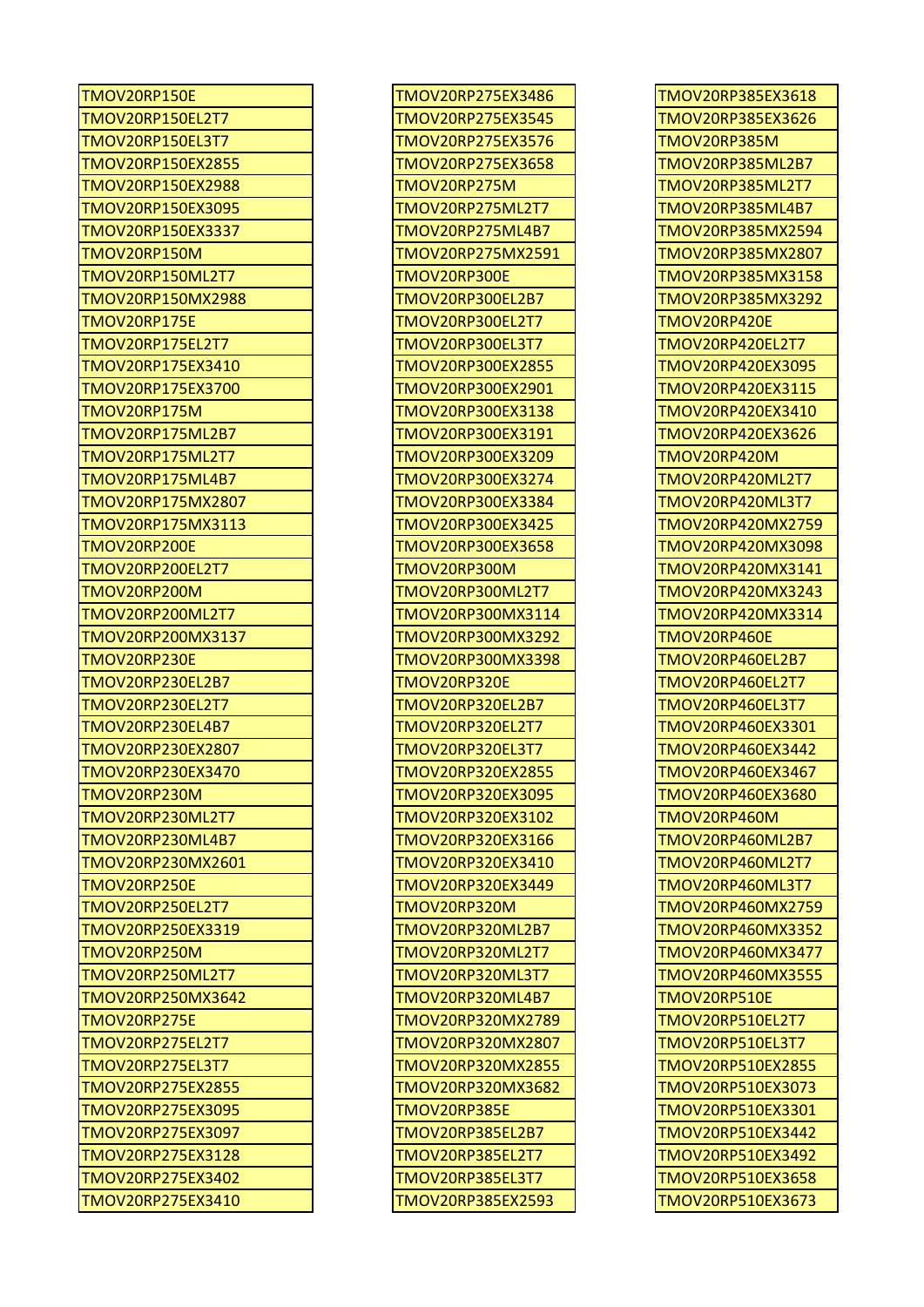| TMOV20RP510M             | <b>TMOV25SP140M</b> | <b>TMOV34S111EP</b> |
|--------------------------|---------------------|---------------------|
| TMOV20RP510ML2B7         | TMOV25SP140MX3310   | TMOV34S111MP        |
| <b>TMOV20RP510MX2855</b> | <b>TMOV25SP150E</b> | TMOV34S111MPX2696   |
| <b>TMOV20RP510MX3398</b> | TMOV25SP150EX3661   | <b>TMOV34S131EP</b> |
| TMOV20RP550E             | <b>TMOV25SP150M</b> | <b>TMOV34S131MP</b> |
| TMOV20RP550EL2B7         | <b>TMOV25SP175E</b> | TMOV34S131MPX2696   |
| TMOV20RP550EL2T7         | <b>TMOV25SP175M</b> | TMOV34S131MPX3663   |
| TMOV20RP550EL3T7         | <b>TMOV25SP200E</b> | TMOV34S141EP        |
| <b>TMOV20RP550EX2855</b> | <b>TMOV25SP200M</b> | TMOV34S141MP        |
| <b>TMOV20RP550EX3095</b> | <b>TMOV25SP230E</b> | TMOV34S141MPX2696   |
| TMOV20RP550EX3115        | TMOV25SP230M        | TMOV34S151EP        |
| TMOV20RP550EX3410        | <b>TMOV25SP250E</b> | <b>TMOV34S151MP</b> |
| TMOV20RP550EX3467        | TMOV25SP250EX3661   | TMOV34S151MPX2696   |
| TMOV20RP550EX3617        | <b>TMOV25SP250M</b> | <b>TMOV34S181EP</b> |
| TMOV20RP550M             | <b>TMOV25SP275E</b> | TMOV34S181MP        |
| TMOV20RP550ML1B7         | TMOV25SP275EX3661   | TMOV34S181MPX2696   |
| TMOV20RP550ML2B7         | <b>TMOV25SP275M</b> | <b>TMOV34S201EP</b> |
| TMOV20RP550ML2T7         | <b>TMOV25SP300E</b> | <b>TMOV34S201MP</b> |
| TMOV20RP575E             | <b>TMOV25SP300M</b> | TMOV34S201MPX2696   |
| TMOV20RP575EL2B7         | TMOV25SP300MX3151   | <b>TMOV34S251EP</b> |
| TMOV20RP575EX3166        | TMOV25SP300MX3335   | <b>TMOV34S251MP</b> |
| TMOV20RP575EX3626        | TMOV25SP300MX3458   | TMOV34S251MPX2696   |
| TMOV20RP575M             | <b>TMOV25SP320E</b> | <b>TMOV34S271EP</b> |
| TMOV20RP575ML2B7         | TMOV25SP320EX3661   | <b>TMOV34S271MP</b> |
| TMOV20RP575MX2759        | TMOV25SP320M        | TMOV34S271MPX2696   |
| TMOV20RP625E             | TMOV25SP320MX3151   | TMOV34S271MPX3552   |
| TMOV20RP625EL2B7         | <b>TMOV25SP385E</b> | <b>TMOV34S301EP</b> |
| <b>TMOV20RP625EX2855</b> | TMOV25SP385EX3661   | <b>TMOV34S301MP</b> |
| <b>TMOV20RP625EX3339</b> | <b>TMOV25SP385M</b> | TMOV34S301MPX2696   |
| TMOV20RP625M             | <b>TMOV25SP420E</b> | TMOV34S321EP        |
| TMOV20RP625ML1B7         | <b>TMOV25SP420M</b> | TMOV34S321MP        |
| TMOV20RP625ML2B7         | TMOV25SP440E        | TMOV34S321MPX2696   |
| TMOV20RP750E             | TMOV25SP440EX3661   | TMOV34S321MPX3552   |
| TMOV20RP750EL2B7         | TMOV25SP440M        | <b>TMOV34S331EP</b> |
| TMOV20RP750EX2855        | TMOV25SP460E        | TMOV34S331MP        |
| TMOV20RP750EX3074        | <b>TMOV25SP460M</b> | TMOV34S331MPX2696   |
| TMOV20RP750EX3127        | TMOV25SP510E        | TMOV34S331MPX3663   |
| <b>TMOV20RP750EX3492</b> | <b>TMOV25SP510M</b> | <b>TMOV34S351EP</b> |
| TMOV20RP750M             | TMOV25SP550E        | <b>TMOV34S351MP</b> |
| TMOV20RP750ML1B7         | TMOV25SP550EX3661   | TMOV34S351MPX2696   |
| TMOV20RP750ML2B7         | TMOV25SP550M        | <b>TMOV34S391EP</b> |
| TMOV20RP750MX3127        | <b>TMOV25SP625E</b> | TMOV34S391MP        |
| TMOV20RP750MX3224        | TMOV25SP625EX3604   | TMOV34S391MPX2696   |
| TMOV20RP750MX3247        | TMOV25SP625M        | <b>TMOV34S421EP</b> |
| TMOV25SP115E             | <b>TMOV25SP750E</b> | TMOV34S421MP        |
| TMOV25SP115M             | TMOV25SP750EX3661   | TMOV34S421MPX2696   |
| TMOV25SP130E             | <b>TMOV25SP750M</b> | TMOV34S461EP        |
| TMOV25SP130EX3661        | TMOV25SP750MX3127   | TMOV34S461MP        |
| TMOV25SP130M             | TMOV34S075MPX3051   | TMOV34S461MPX2696   |
| TMOV25SP140E             | TMOV34S075MPX3051N  | <b>TMOV34S481EP</b> |

| TMOV25SP140M        |
|---------------------|
|                     |
| TMOV25SP140MX3310   |
| TMOV25SP150E        |
| TMOV25SP150EX3661   |
| <b>TMOV25SP150M</b> |
| TMOV25SP175E        |
| TMOV25SP175M        |
| TMOV25SP200E        |
| TMOV25SP200M        |
| <b>TMOV25SP230E</b> |
| TMOV25SP230M        |
| TMOV25SP250E        |
| TMOV25SP250EX3661   |
| TMOV25SP250M        |
| TMOV25SP275E        |
| TMOV25SP275EX3661   |
| <b>TMOV25SP275M</b> |
| TMOV25SP300E        |
| TMOV25SP300M        |
|                     |
| TMOV25SP300MX3151   |
| TMOV25SP300MX3335   |
| TMOV25SP300MX3458   |
| TMOV25SP320E        |
| TMOV25SP320EX3661   |
| TMOV25SP320M        |
| TMOV25SP320MX3151   |
| TMOV25SP385E        |
| TMOV25SP385EX3661   |
| TMOV25SP385M        |
| TMOV25SP420E        |
| TMOV25SP420M        |
| TMOV25SP440E        |
| TMOV25SP440EX3661   |
| TMOV25SP440M        |
| TMOV25SP460E        |
| TMOV25SP460M        |
| <b>TMOV25SP510E</b> |
| TMOV25SP510M        |
|                     |
| TMOV25SP550E        |
| TMOV25SP550EX3661   |
| TMOV25SP550M        |
| TMOV25SP625E        |
| TMOV25SP625EX3604   |
| TMOV25SP625M        |
| <b>TMOV25SP750E</b> |
| TMOV25SP750EX3661   |
| TMOV25SP750M        |
| TMOV25SP750MX3127   |
| TMOV34S075MPX3051   |
| TMOV34S075MPX3051N  |

| <b>TMOV34S111EP</b> |
|---------------------|
| <b>TMOV34S111MP</b> |
| TMOV34S111MPX2696   |
| <b>TMOV34S131EP</b> |
| <b>TMOV34S131MP</b> |
| TMOV34S131MPX2696   |
| TMOV34S131MPX3663   |
| <b>TMOV34S141EP</b> |
| <b>TMOV34S141MP</b> |
| TMOV34S141MPX2696   |
| <b>TMOV34S151EP</b> |
| <b>TMOV34S151MP</b> |
| TMOV34S151MPX2696   |
| <b>TMOV34S181EP</b> |
|                     |
| <b>TMOV34S181MP</b> |
| TMOV34S181MPX2696   |
| <b>TMOV34S201EP</b> |
| <b>TMOV34S201MP</b> |
| TMOV34S201MPX2696   |
| <b>TMOV34S251EP</b> |
| <b>TMOV34S251MP</b> |
| TMOV34S251MPX2696   |
| <b>TMOV34S271EP</b> |
| TMOV34S271MP        |
| TMOV34S271MPX2696   |
| TMOV34S271MPX3552   |
| <b>TMOV34S301EP</b> |
| <b>TMOV34S301MP</b> |
| TMOV34S301MPX2696   |
| <b>TMOV34S321EP</b> |
| <b>TMOV34S321MP</b> |
| TMOV34S321MPX2696   |
| TMOV34S321MPX3552   |
| <b>TMOV34S331EP</b> |
| <b>TMOV34S331MP</b> |
| TMOV34S331MPX2696   |
| TMOV34S331MPX3663   |
| <b>TMOV34S351EP</b> |
| <b>TMOV34S351MP</b> |
| TMOV34S351MPX2696   |
| <b>TMOV34S391EP</b> |
|                     |
| <b>TMOV34S391MP</b> |
| TMOV34S391MPX2696   |
| <b>TMOV34S421EP</b> |
| <b>TMOV34S421MP</b> |
| TMOV34S421MPX2696   |
| <b>TMOV34S461EP</b> |
| TMOV34S461MP        |
| TMOV34S461MPX2696   |
| <b>TMOV34S481EP</b> |